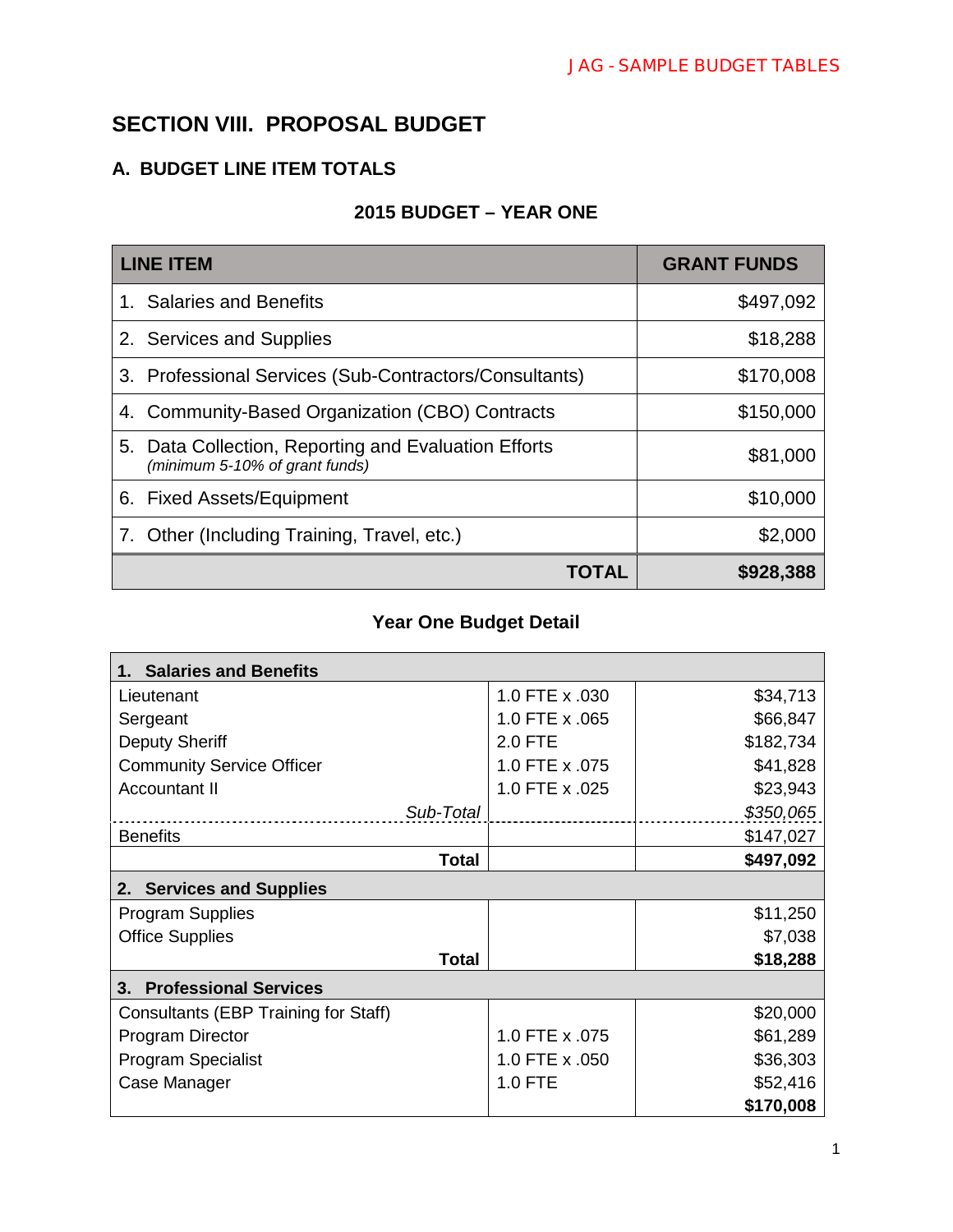| 4. CBO Contracts                                        |                   |           |
|---------------------------------------------------------|-------------------|-----------|
| <b>Employment &amp; Training</b>                        |                   | \$75,000  |
| Mentoring, Inc.                                         |                   | \$50,000  |
| <b>Community Engagement</b>                             |                   | \$25,000  |
| <b>Total</b>                                            |                   | \$150,000 |
| Data Collection, Reporting and Evaluation Efforts<br>5. |                   |           |
| <b>Program Specialist</b>                               |                   | \$26,738  |
| <b>Cal State University</b>                             |                   | \$54,262  |
| <b>Total</b>                                            |                   | \$81,000  |
| <b>Fixed Assets/Equipment</b><br>6.                     |                   |           |
| Computers                                               | $$2,000 \times 4$ | \$8,000   |
| <b>Printers</b>                                         | $$1,000 \times 2$ | \$2,000   |
| Total                                                   |                   | \$10,000  |
| <b>Other</b><br>7.                                      |                   |           |
| Travel to 1-Day Conference                              | 3 staff           | \$1,750   |
| Mileage                                                 |                   | \$250     |
| Total                                                   |                   | \$2,000   |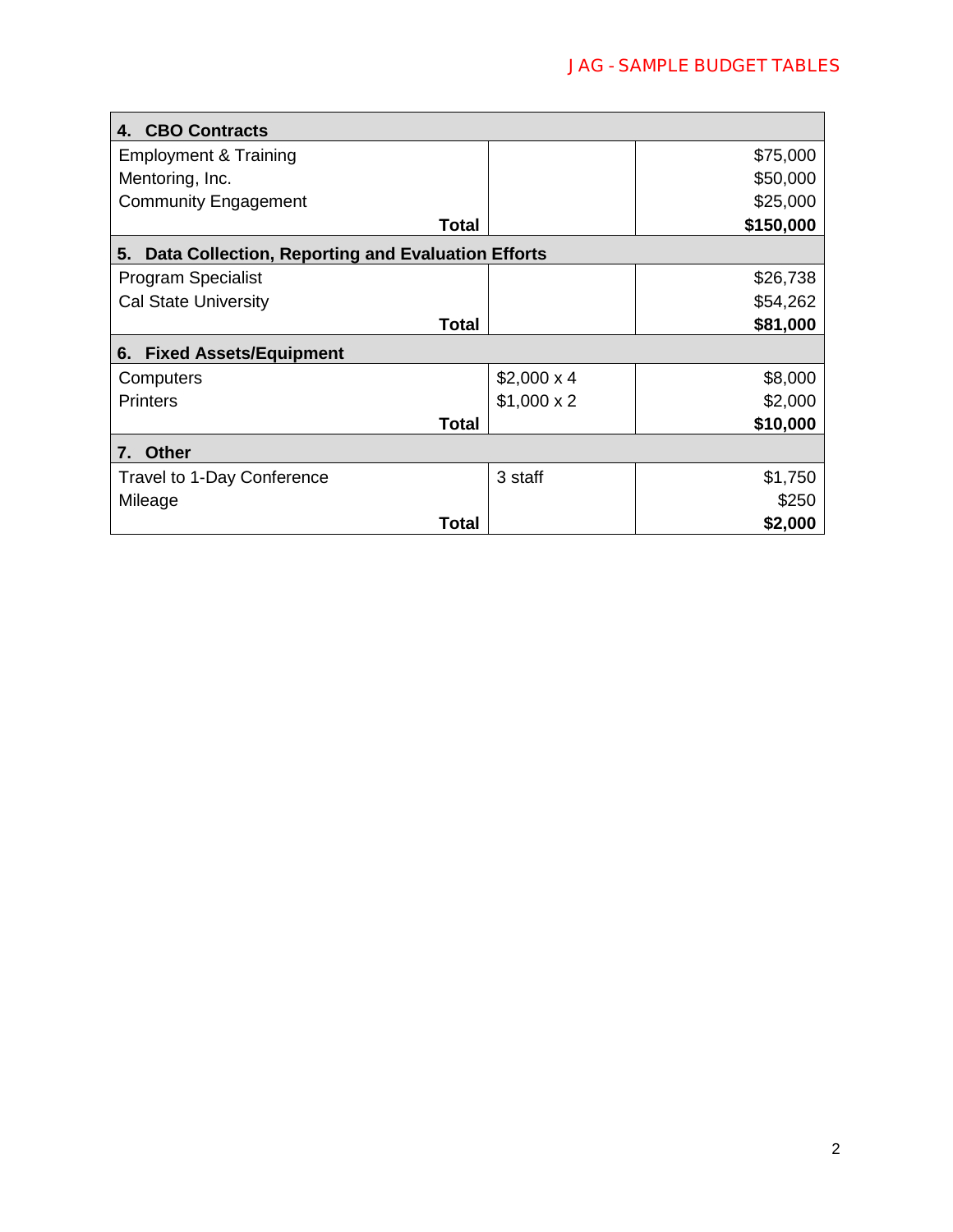### **2016 BUDGET – YEAR TWO**

| <b>LINE ITEM</b>                                                                       | <b>GRANT FUNDS</b> |
|----------------------------------------------------------------------------------------|--------------------|
| 1. Salaries and Benefits                                                               | \$565,002          |
| 2. Services and Supplies                                                               | \$5,738            |
| 3. Professional Services (Sub-Contractors/Consultants)                                 | \$150,008          |
| 4. Community-Based Organization (CBO) Contracts                                        | \$125,000          |
| 5. Data Collection, Reporting and Evaluation Efforts<br>(minimum 5-10% of grant funds) | \$81,000           |
| 6. Fixed Assets/Equipment                                                              | \$0                |
| 7. Other (Including Training, Travel, etc.)                                            | \$2,000            |
| <b>IOIAL</b>                                                                           | \$928,388          |

# **Year Two Budget Detail**

| <b>Salaries and Benefits</b><br>1. |                |           |  |
|------------------------------------|----------------|-----------|--|
| Lieutenant                         | 1.0 FTE x .030 | \$34,713  |  |
| Sergeant                           | 1.0 FTE x .065 | \$66,847  |  |
| <b>Deputy Sheriff</b>              | <b>2.0 FTE</b> | \$182,734 |  |
| <b>Deputy Sheriff</b>              | 1.0 FTE x .040 | \$39,388  |  |
| <b>Community Service Officer</b>   | 1.0 FTE x .075 | \$41,828  |  |
| <b>Accountant II</b>               | 1.0 FTE x .025 | \$21,943  |  |
| Sub-Total                          |                | \$387,453 |  |
| <b>Benefits</b>                    |                | \$177,549 |  |
| <b>Total</b>                       |                | \$565,002 |  |
| 2. Services and Supplies           |                |           |  |
| <b>Program Supplies</b>            |                | \$5,000   |  |
| <b>Office Supplies</b>             |                | \$738     |  |
| <b>Total</b>                       |                | \$5,738   |  |
| 3. Professional Services           |                |           |  |
| <b>Program Director</b>            | 1.0 FTE x .075 | \$61,289  |  |
| <b>Program Specialist</b>          | 1.0 FTE x .050 | \$36,303  |  |
| Case Manager                       | 1.0 FTE        | \$52,416  |  |
|                                    |                | \$150,008 |  |
| <b>CBO Contracts</b><br>4.         |                |           |  |
| <b>Employment &amp; Training</b>   |                | \$75,000  |  |
| Mentoring, Inc.                    |                | \$50,000  |  |
| <b>Total</b>                       |                | \$125,000 |  |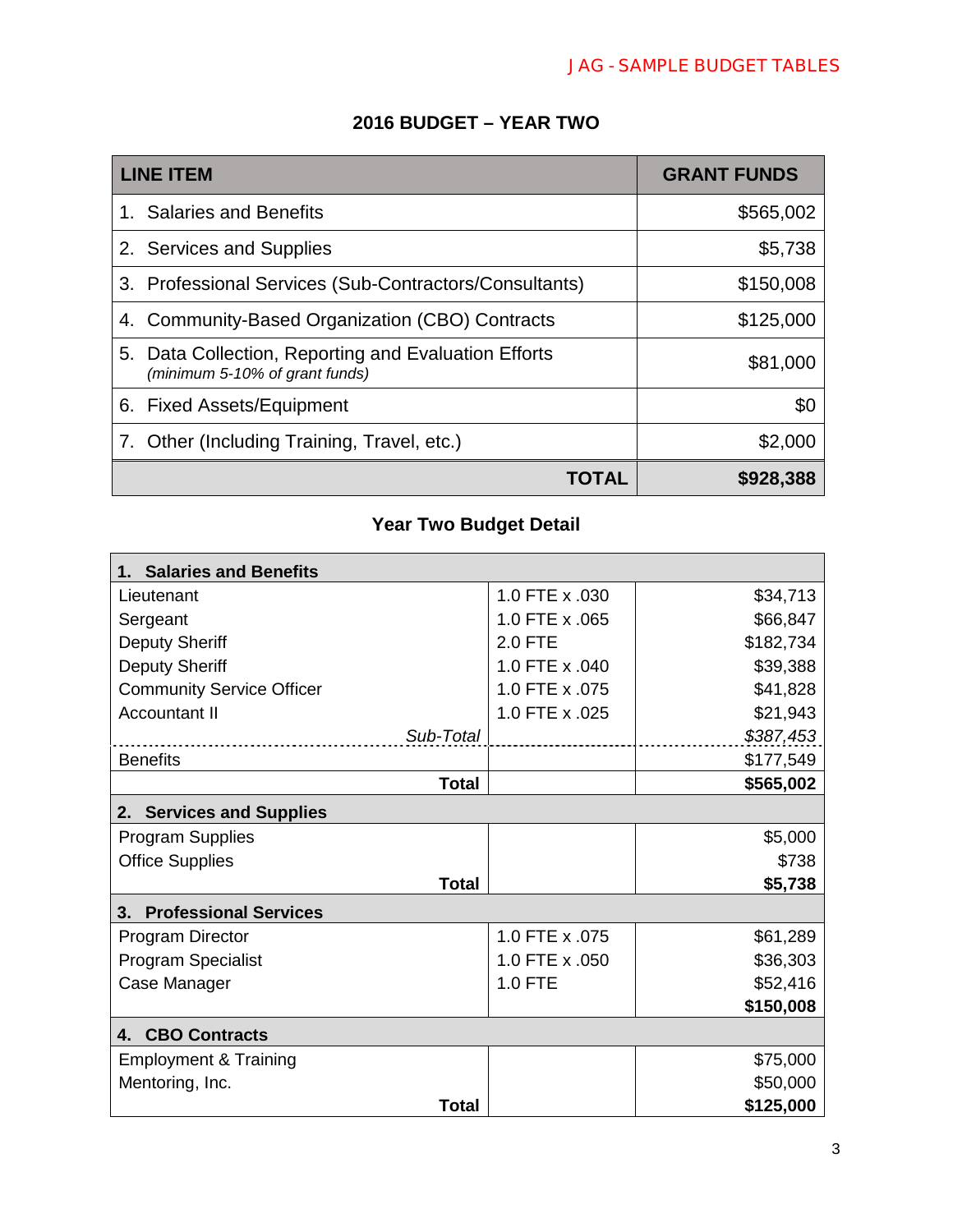| Data Collection, Reporting and Evaluation Efforts<br>5. |         |          |
|---------------------------------------------------------|---------|----------|
| <b>Program Specialist</b>                               |         | \$26,738 |
| <b>Cal State University</b>                             |         | \$54,262 |
| Total                                                   |         | \$81,000 |
| <b>Fixed Assets/Equipment</b><br>6.                     |         |          |
| Total                                                   |         | \$0      |
| <b>Other</b>                                            |         |          |
| Travel to 1-Day Conference                              | 3 staff | 1,750    |
| Mileage                                                 |         | \$250    |
| Total                                                   |         | \$2,000  |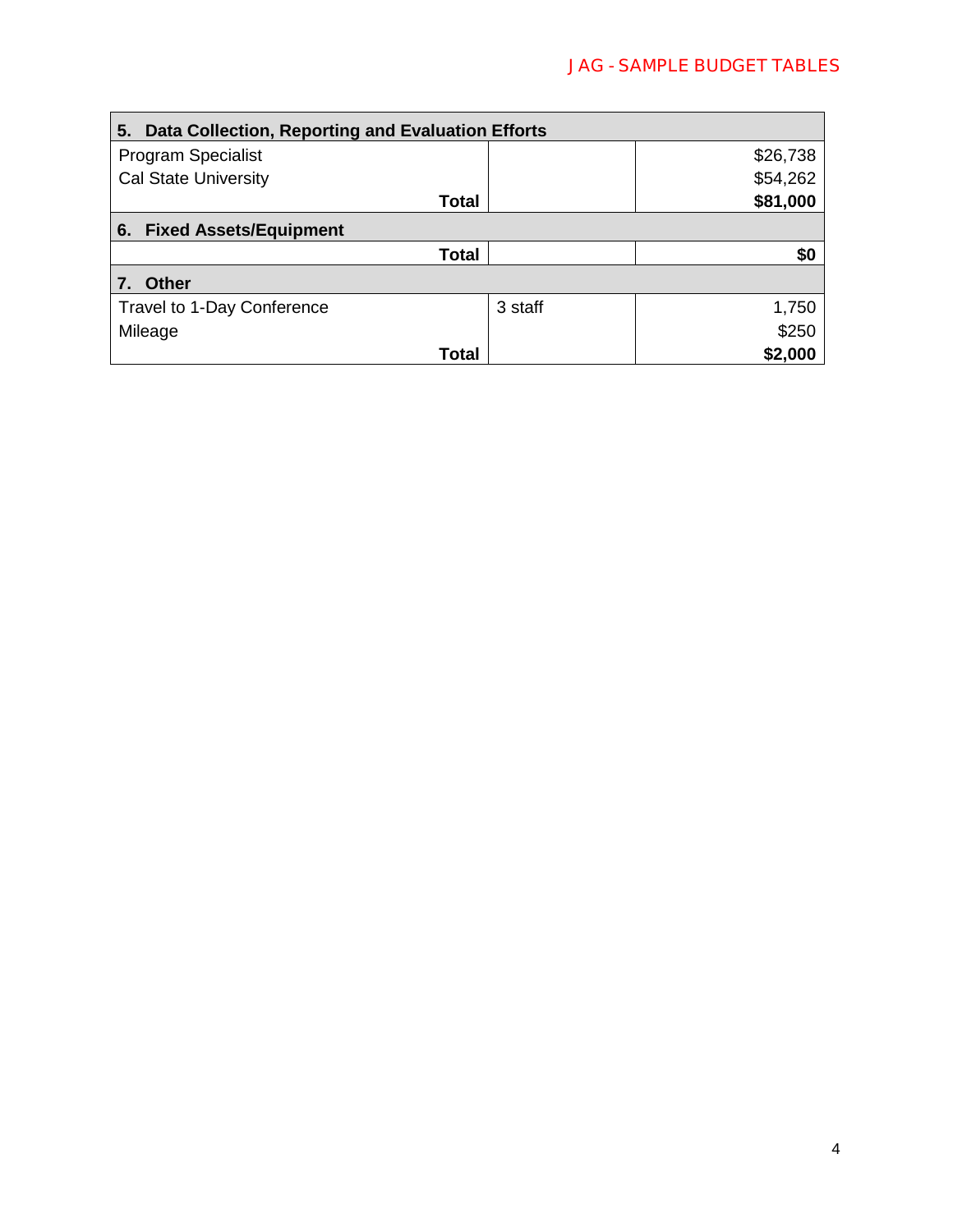| <b>LINE ITEM</b>                                                                       | <b>GRANT FUNDS</b> |
|----------------------------------------------------------------------------------------|--------------------|
| 1. Salaries and Benefits                                                               | \$565,002          |
| 2. Services and Supplies                                                               | \$5,738            |
| 3. Professional Services (Sub-Contractors/Consultants)                                 | \$150,008          |
| 4. Community-Based Organization (CBO) Contracts                                        | \$125,000          |
| 5. Data Collection, Reporting and Evaluation Efforts<br>(minimum 5-10% of grant funds) | \$81,000           |
| 6. Fixed Assets/Equipment                                                              | \$0                |
| 7. Other (Including Training, Travel, etc.)                                            | \$2,000            |
| TOTAL                                                                                  | \$928,388          |

# **Year Three Budget Detail**

| <b>Salaries and Benefits</b>       |                |           |
|------------------------------------|----------------|-----------|
| Lieutenant                         | 1.0 FTE x .030 | \$34,713  |
| Sergeant                           | 1.0 FTE x .065 | \$66,847  |
| <b>Deputy Sheriff</b>              | 2.0 FTE        | \$182,734 |
| <b>Deputy Sheriff</b>              | 1.0 FTE x .040 | \$39,388  |
| <b>Community Service Officer</b>   | 1.0 FTE x .075 | \$41,828  |
| <b>Accountant II</b>               | 1.0 FTE x .025 | \$21,943  |
| Sub-Total                          |                | \$387,453 |
| <b>Benefits</b>                    |                | \$177,549 |
| <b>Total</b>                       |                | \$565,002 |
| <b>Services and Supplies</b><br>2. |                |           |
| <b>Program Supplies</b>            |                | \$5,000   |
| <b>Office Supplies</b>             |                | \$738     |
| <b>Total</b>                       |                | \$5,738   |
| <b>Professional Services</b><br>3. |                |           |
| <b>Program Director</b>            | 1.0 FTE x .075 | \$61,289  |
| <b>Program Specialist</b>          | 1.0 FTE x .050 | \$36,303  |
| Case Manager                       | 1.0 FTE        | \$52,416  |
|                                    |                | \$150,008 |
| <b>CBO Contracts</b><br>4.         |                |           |
| <b>Employment &amp; Training</b>   |                | \$75,000  |
| Mentoring, Inc.                    |                | \$50,000  |
| Total                              |                | \$125,000 |